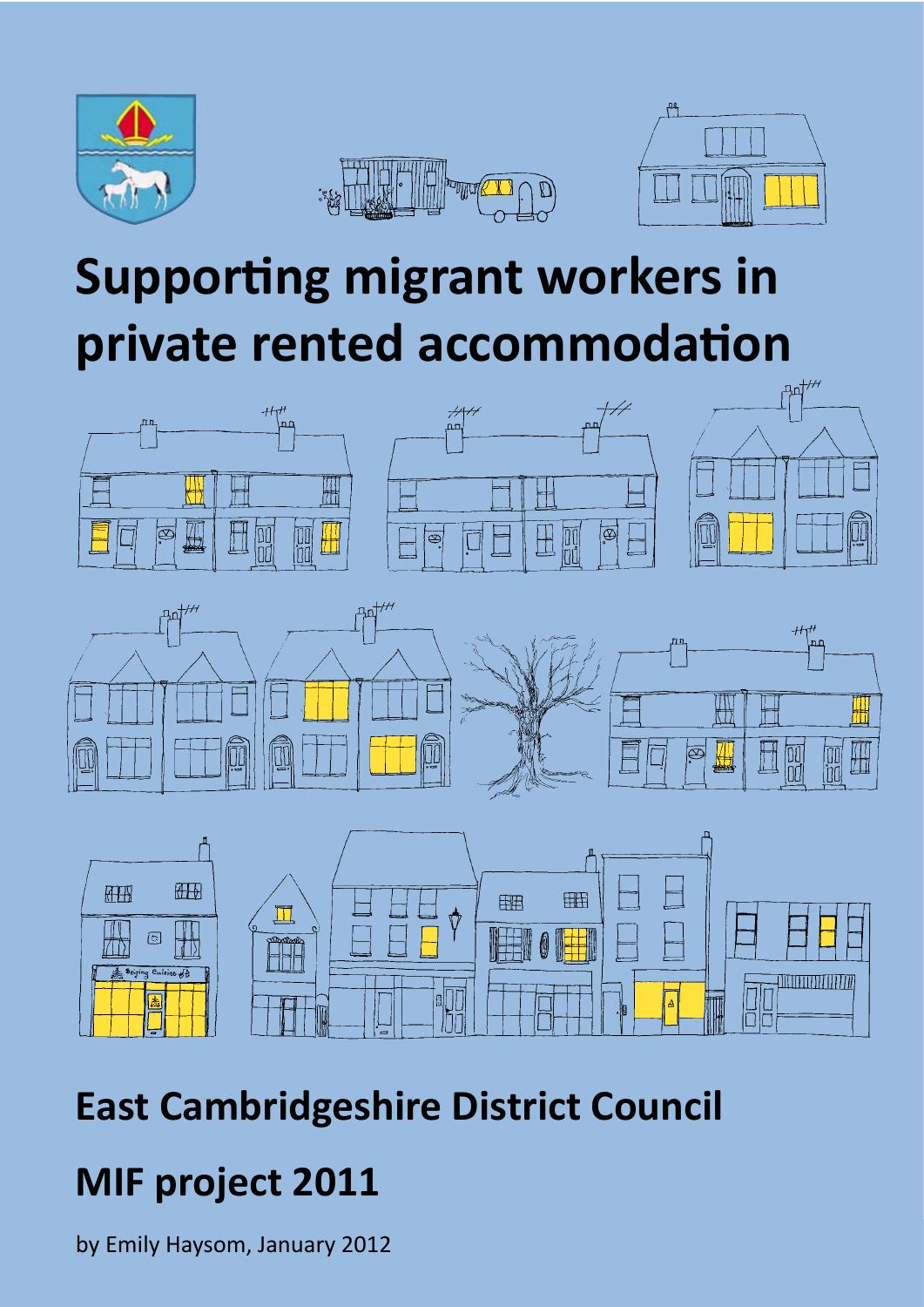| Housing Health and Safety Rating System (HHSRS) inspections.  9 |  |
|-----------------------------------------------------------------|--|
|                                                                 |  |
|                                                                 |  |
|                                                                 |  |
|                                                                 |  |
|                                                                 |  |
|                                                                 |  |
|                                                                 |  |
|                                                                 |  |
|                                                                 |  |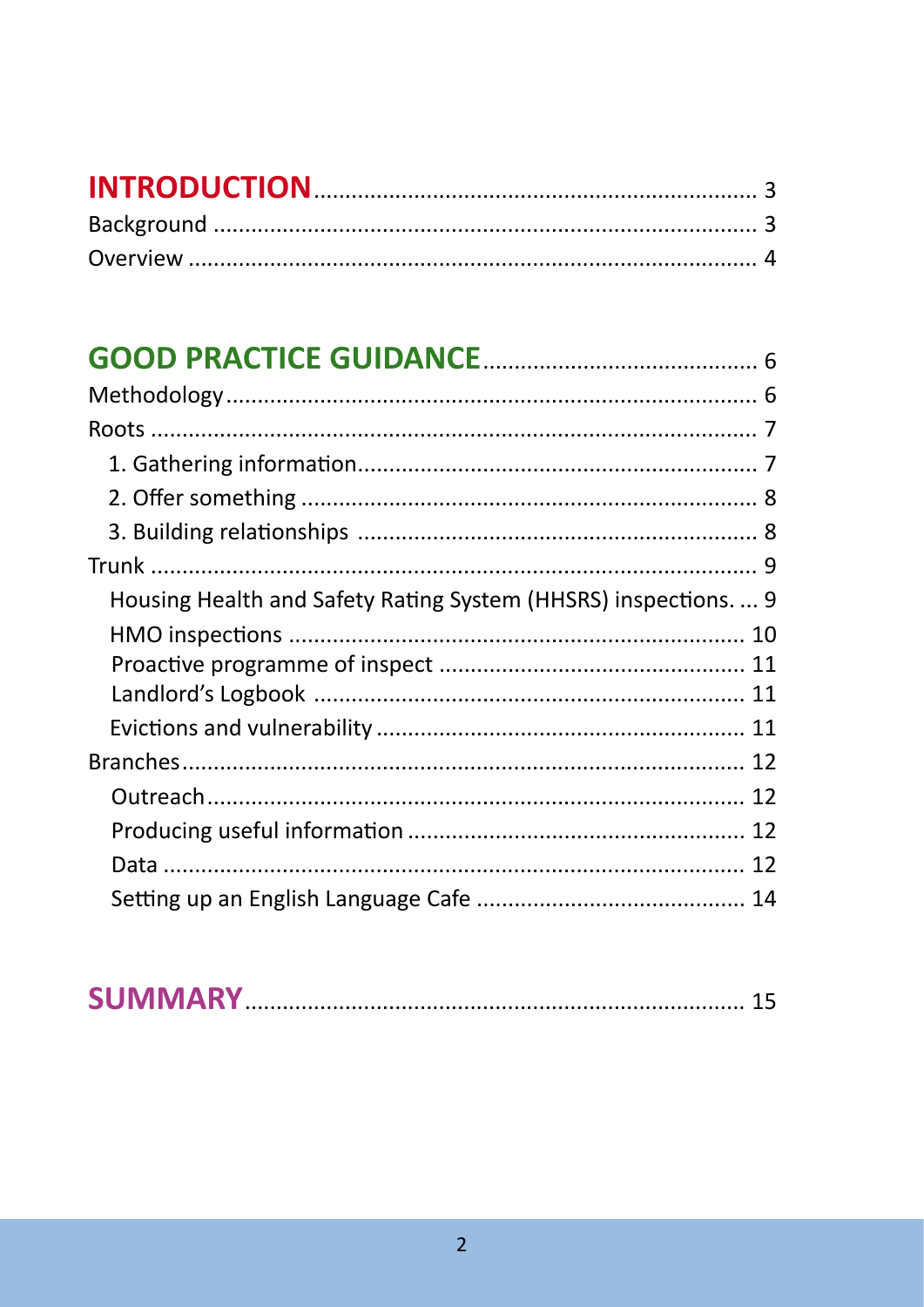## **INTRODUCTION**

#### **Background**

In May 2009 Cambridgeshire County Council was awarded funding from the national Migration Impacts Fund to manage the transitional impact of migration. Cambridgeshire County Council agreed to fund a project to 'combat overcrowding, exploitation and health and safety issues for migrant workers in Private Rented Accommodation.'

The Cambridgeshire Private Sector Housing Strategy Group was charged with taking this project forward. Interest was limited but the funding was taken up by two of the five districts, East Cambridgeshire District Council and Fenland District Council.

Whilst working in partnership with Fenland the projects in each area took different forms due to the different stages each district was at in understanding their migrant populations.

East Cambridgeshire and Fenland are rural areas dominated by agricultural industry.

East Cambridgeshire has three main towns: Ely, Soham and Littleport, as well as various villages, small hamlets and some isolated homesteads attached to farms. Fenland has four market towns: Wisbech, March, Chatteris and Whittlesey surounded by rural villages.

Migrant workers play an important role in supporting the local economy. In recent years there has been an increase in immigration to the area from eastern Europe and Portugal corresponding to a general increase in development and growth.

The project provided an opportunity to develop methods within the core duties of Environmental Services and Housing to better support migrant workers. The project ran from March 2010 – September 2011.

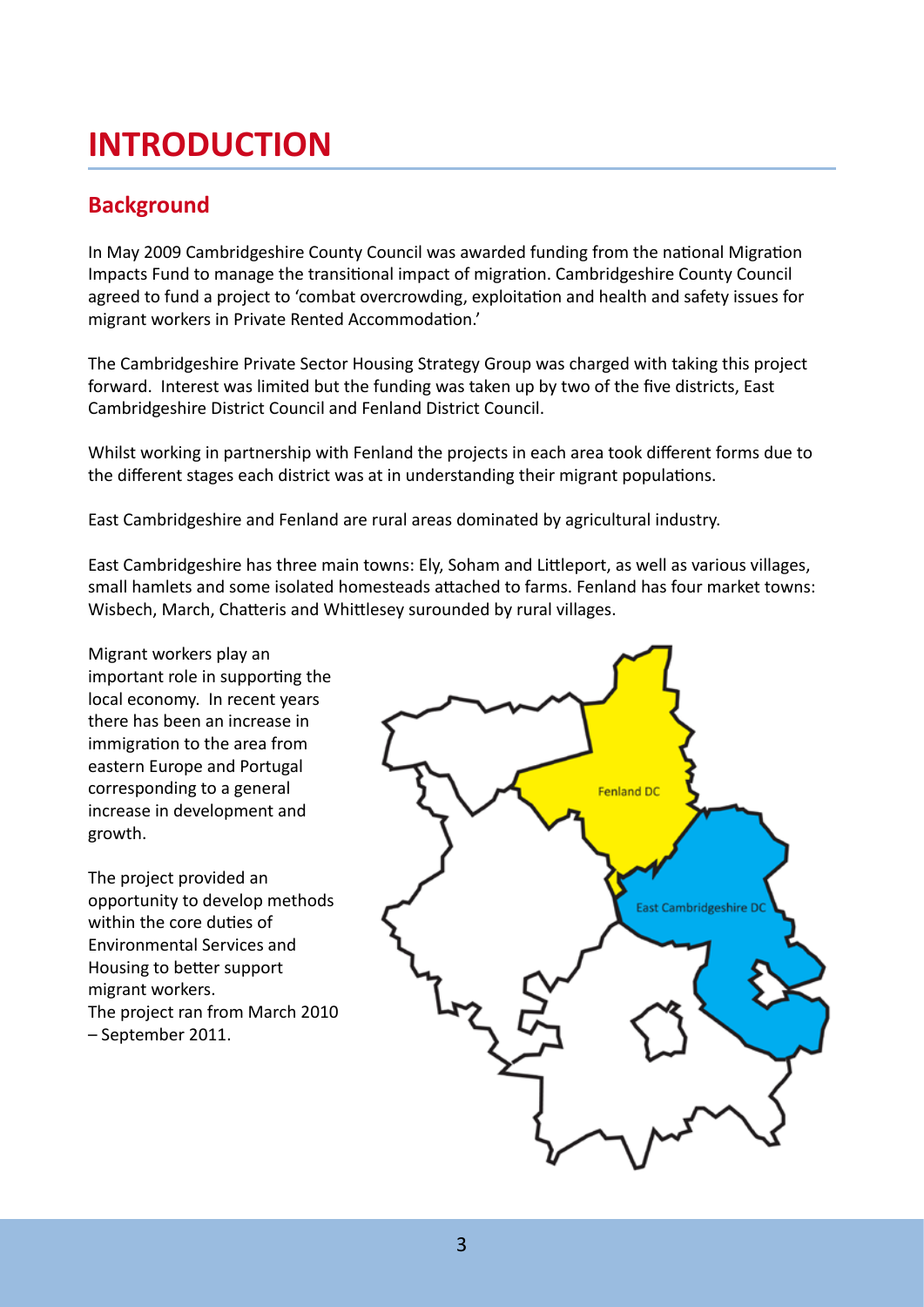

#### **Overview**

In East Cambridgeshire the approach was multifaceted, and a basic grass-roots methodology was employed from the outset. Little background information was known. The funding was used to carry out initial research into

- Impact of migration •
- Overcrowding •
- Housing conditions •
- Neighbourhood effects •

Outreach and information gathering went on simultaneously, followed by proactive inspections and the practical work of liaising with landlords to get repairs carried out. During the process, strong partnership networks were being developed. Many visits and inspections were carried out with partner contacts such as a housing officer, a fire safety officer, or food hygiene inspector providing clients with a more holistic service, and improving access to, and knowledge of, migrant workers among partners.

In recent years better regulation of the agricultural industry has brought improvements for workers leading to some large agricultural employers now providing high standards of dormitory style accommodation for seasonal workers. Experience revealed that unsatisfactory conditions were more likely to be found within the private rented sector and small businesses, which are less regulated.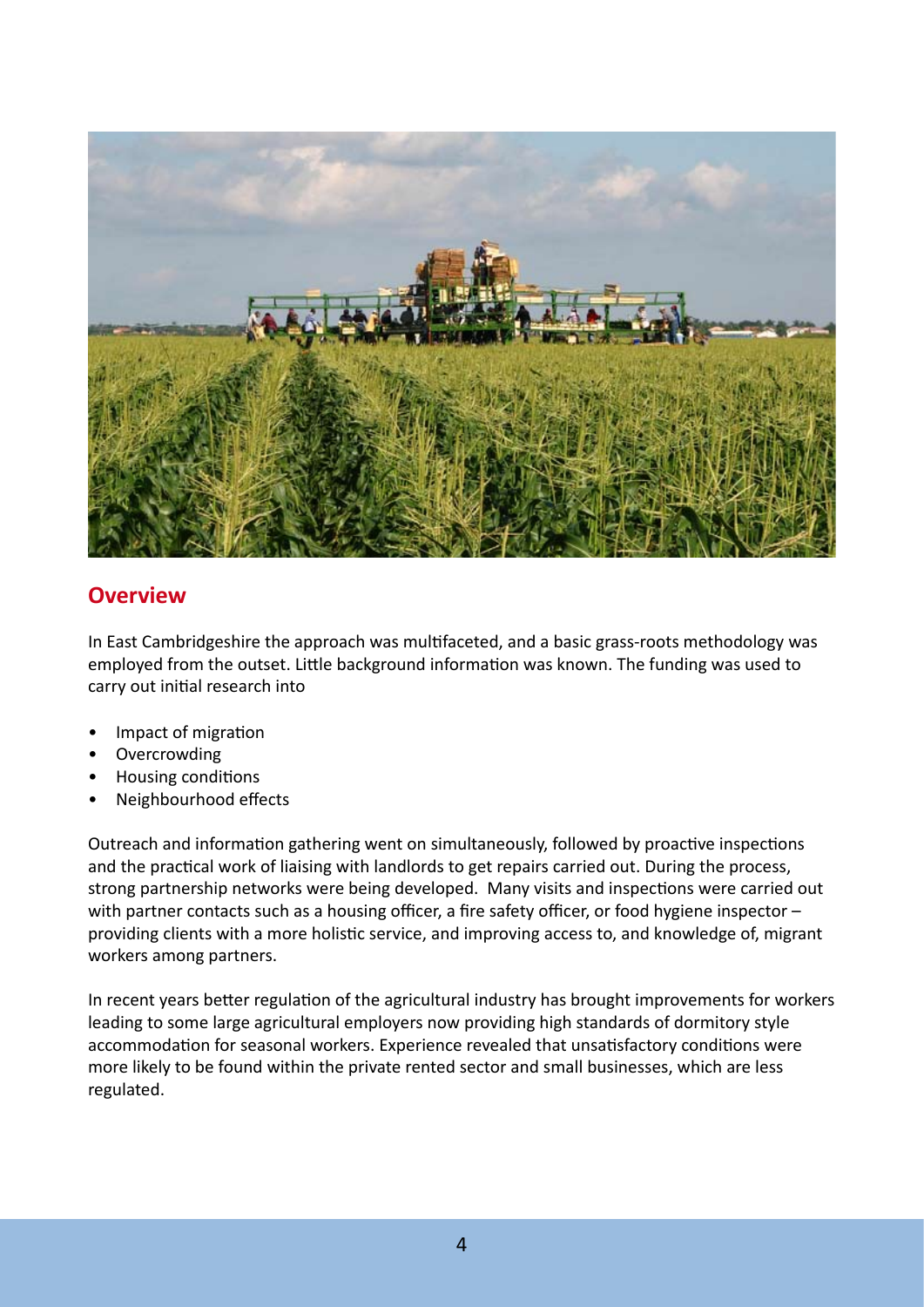

There are few three storey buildings in East Cambridgeshire and consequently mandatory licensable houses in multiple occupation (HMOs) are rare.

Many other non-licensable HMOs exist in the form of flats and two storey houses shared by two or more households, properties with rooms let individually, pre 1991 converted flats, or accommodation tied to commercial properties such as restaurants where tenants have little protection from eviction.

Various kinds of substandard housing exists including HMOs, houses, flats, caravans and mobile homes in gardens and on forecourts. People were found to be sleeping in the waiting rooms of hand car washes, and there is evidence of rough sleeping in storage containers and garages.

The local authority traditionally operates a complaints based, reactive approach to unsatisfactory housing conditions. It became apparent through this project that many substandard properties would not have been located without proactive investigation and inspections. A reactive, complaints based, approach is limited by the need for a complainant to instigate proceedings. Part of this project has been to find new methods of working that include migrant workers and enable services to reach the most vulnerable.





Throughout the project language was a major issue. Many migrant workers spoken to expressed a desire to learn or improve their English but the opportunities to do so are limited.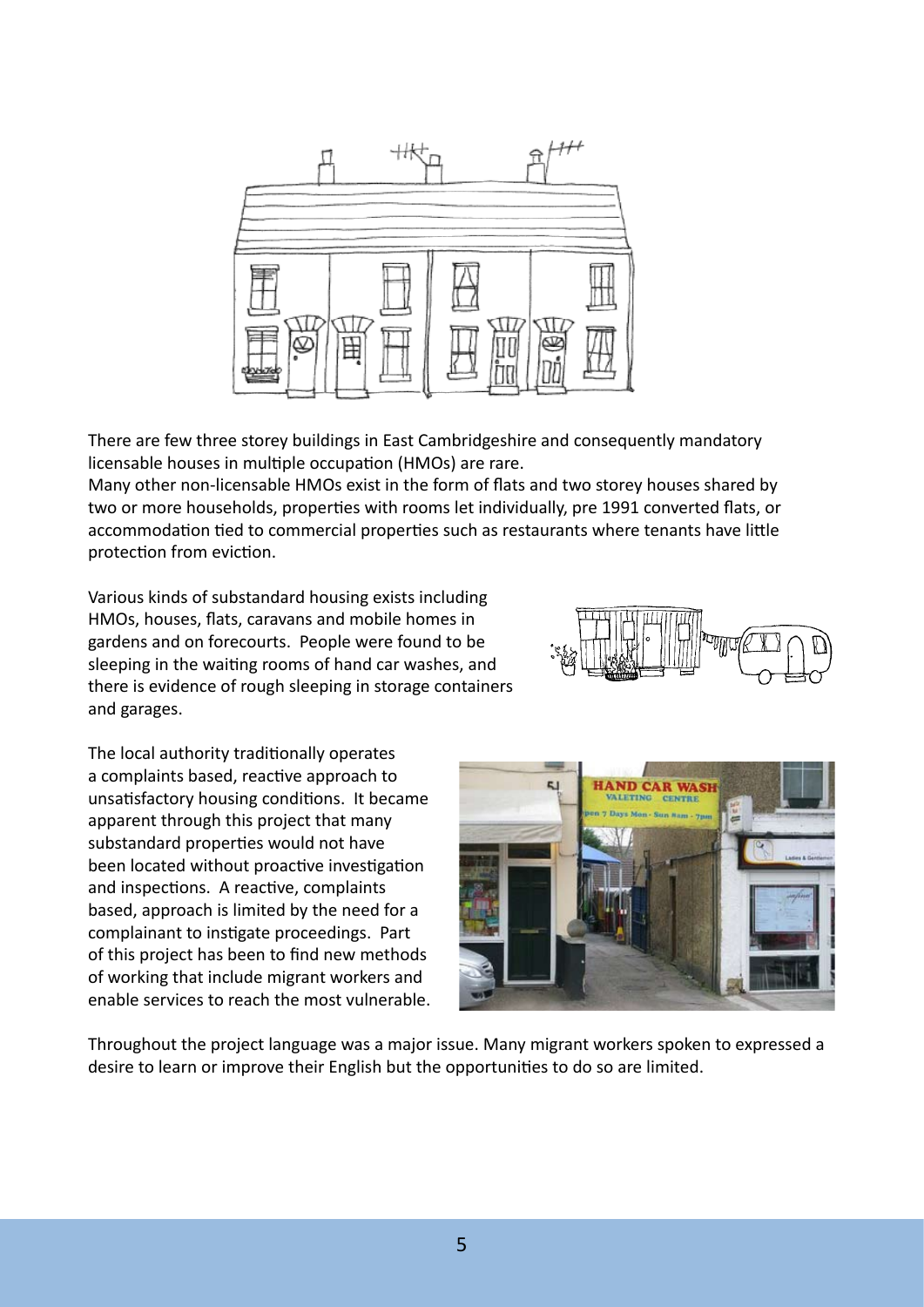## **GOOD PRACTICE GUIDANCE**

In East Cambridgeshire District Council we had a unique opportunity to run a project from start to finish, or at least to the point of leaving a legacy that should benefit the work of the Council and the local community in improving the inclusion and support of migrant workers. The project focused on improving housing conditions, however the method could be applied to other projects with a view to engaging and supporting migrant workers within mainstream services.

#### **Methodology**

In order to avoid too many assumptions, grass roots research and engagement were employed from the outset. An analogy with a tree is useful: research and methods were rooted (based on listening to people and developing wide networks), it is organic in its development rather than prescriptive (allowing for creativity, experimentation and failures as well as unexpected successes). Essentially it is a bottom up approach rather than top down.  $1$ 



<sup>&</sup>lt;sup>1</sup> " Most radical change has to start outside government, usually from the bottom(up) rather than the top (down)" Good and Bad Power: the ideas and betrayals of government, G.Mulgan 2007 as quoted in Connected Communities RSA 2010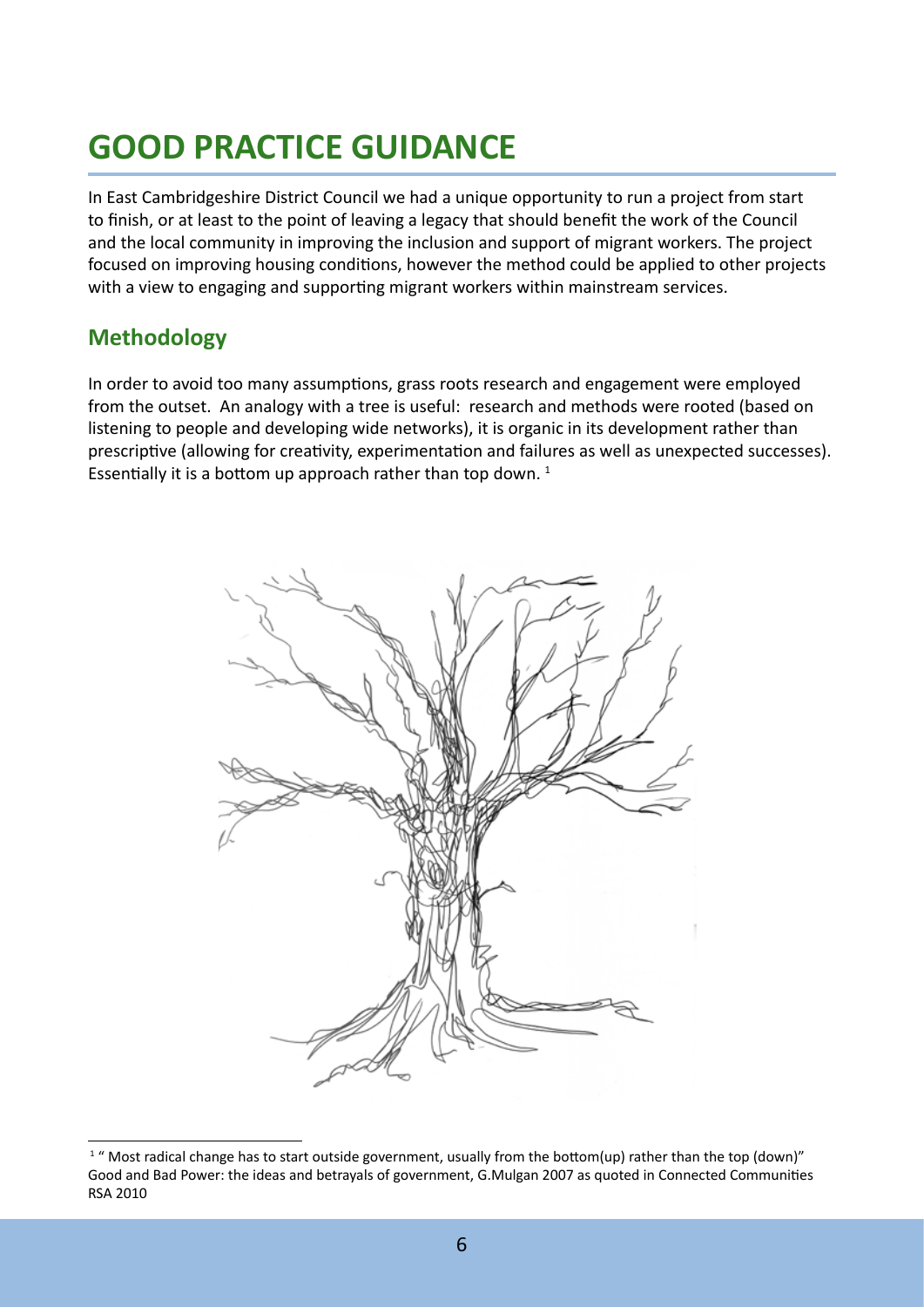#### **ROOTS**

The 'roots' represent the groundwork of a project and consist of:

- 1. Gathering information
- 2. Offering something
- 3. Building relationships

Elements 1,2, and 3 overlap and are carried out simultaneously rather than as three separate stages.

#### **1. Gathering information**

- **Background research**: A lot of information can be found online and up-to-date information is circulated through network groups. **•**
- **Partner agencies**. The National Union of Farmers will know of large scale farms in the area employing migrant workers, the fire service will be aware of many properties including HMOs at greater risk of fire. **•**
- **Training**. Assess training needs of officers.
- **Data**. Set up a database and manage data. Initial data can be gathered as to where people live from electoral services, national insurance registrations, word of mouth. Local authority officers often know their patch well and can provide an idea of where migrant workers are living particularly where there is substandard accommodation or where there is likely to be overcrowding. For example a food hygiene inspector may be aware of tied accommodation, a waste officer may be aware of excessive rubbish being left outside a property indicating too many occupants. **•**
- **Data protection**. There are limits to how much information people can share. Passing on information linking an address with an individual through their name (or potentially even by their race), without their consent, is likely to contravene data protection legislation. There are often data sharing agreements in place to facilitate the safe sharing of information. Check these and take care to protect any information you hold. **•**
- **Contact visits**. Once you have initial information that migrant workers live at an address, door to door visits are the best way of looking at conditions and targeting people with advice and support. This can help eliminate the good accommodation from the bad and help to prioritise resources. Feed notes into a database for future reference. Door to door visits may yield complaints about conditions. Consider the vulnerability of tenants to eviction and possibly harassment should they complain. Be aware that you may be in a position where you are duty bound to investigate further whether tenants complain or not. As a housing inspector you cannot ignore serious hazards if you see them (Housing Act 2004, S4). **•**
- **Manage expectations**. People may share information on other issues and expect you to sort out these issues. Be clear about your role and the limits of what you can offer. **•**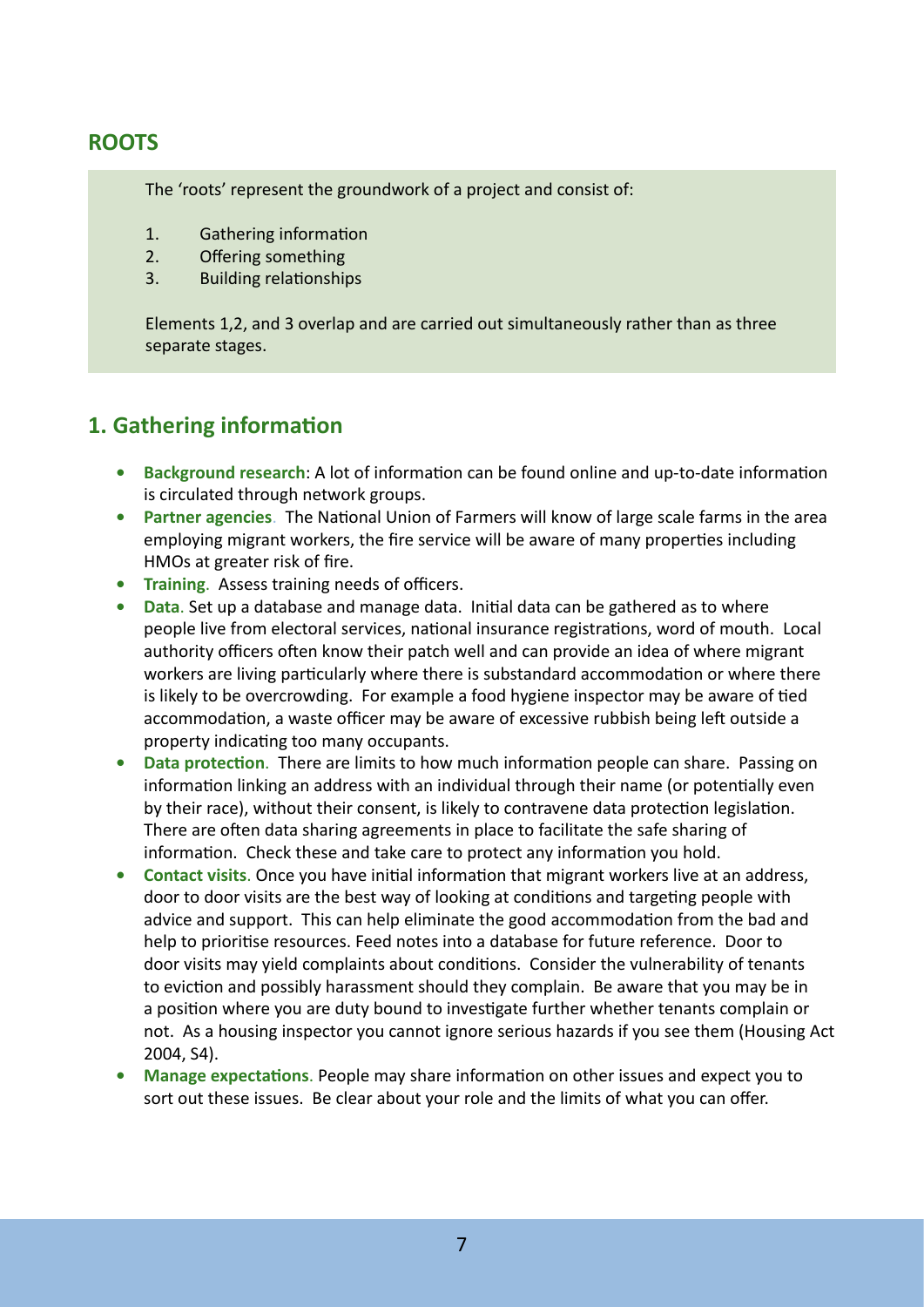### **2. Offer something**

- **Leaflets:** for example, advice in various languages on tenant rights and responsibilities; **•** welcome packs such as a myUKinfo.com card directing foreign nationals to online advice on life in the UK.
- **Being there to listen:** By talking to people, circulating leaflets, setting up meetings, your **•** offer is also 'listening', and this is valued by people.
- **Signposting:** Putting partner agencies and migrant workers in touch with each other. It **•** is important to listen and learn about what partners do, what their unique skills are. You may later wish to pass that information on to people who need it. Signpost people to the availability of online access to your services.
- **Manage expectations.** Your main 'offer' may be to link people up with information, other people or services rather than help directly. Don't offer more than you can deliver! **•**

#### **3. Building relationships** <sup>2</sup>

- **Teamwork:** Get to know your immediate team and develop relationships across services.
- **Networks:** Find out about existing networks connected with migrant workers within local authority and the community and voluntary sectors. Attend meetings and learn about what others are doing. **•**
- Organise a networking event and invite different agencies anyone with an interest in supporting migrant workers. Invite contributors, share information, and circulate contact details (check for consent). •
- **Key individuals:** Identify and get to **•** know individuals in other agencies such as police, fire service, Open Out, schools, children's centres etc.
- Get to know key individuals from other language groups (teachers, key workers, shopkeepers etc). Introduce yourself and your project. Ask them about their own experiences. •
- **Be available:** Get to know migrant workers in cafes, door to door, through friends of friends – ask people about housing conditions, their experiences of life in the UK (It is easiest when you have something to offer such as leaflets!) **•**



<sup>&</sup>lt;sup>2</sup> 'A council's ability to promote community cohesion externally depends on the interrelationships of officers and members with professional and working counterparts in the wider community.' Communicating Cohesion – Evaluating Local Authority Communication Strategies, University of Birmingham Feb 2009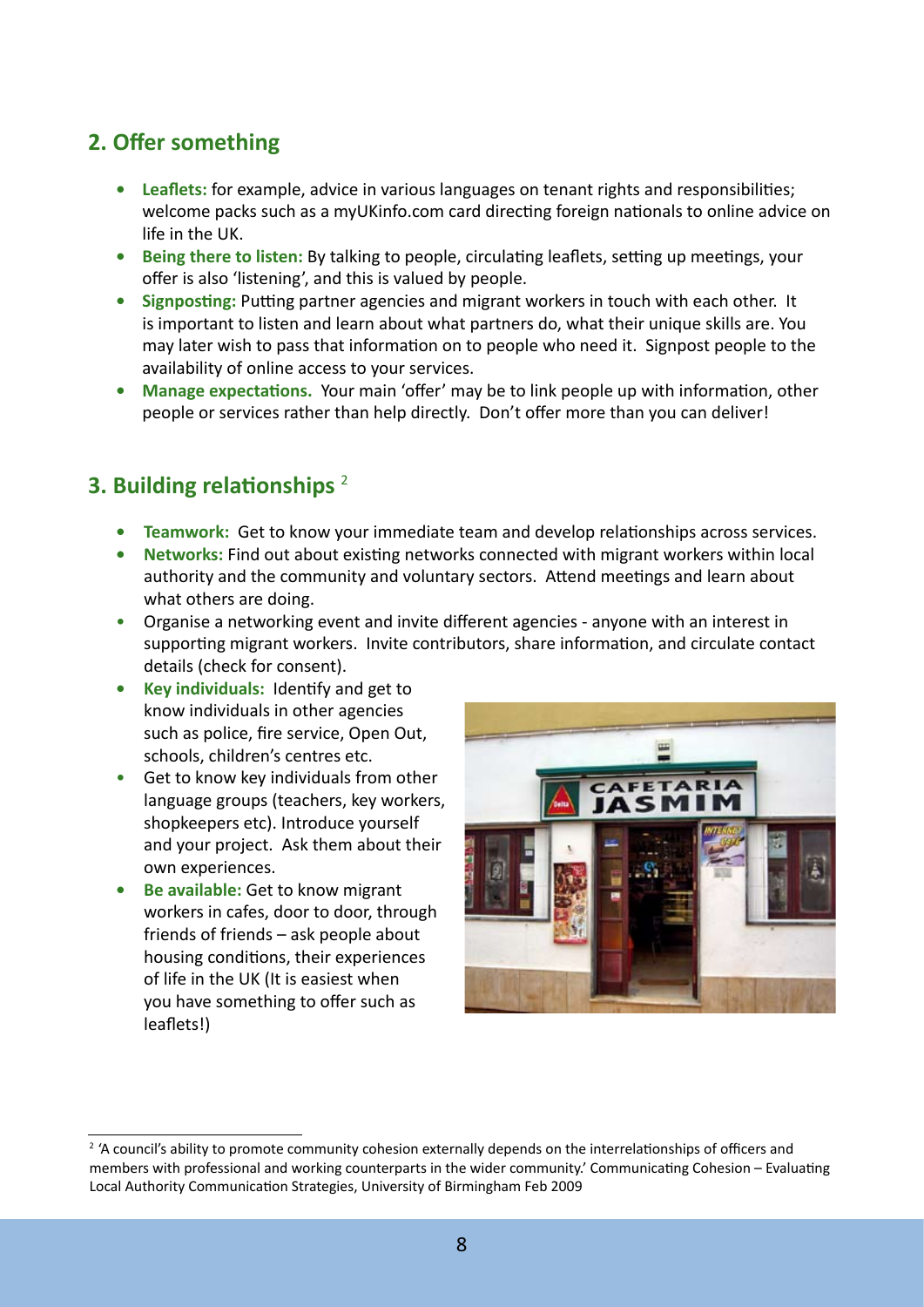*Initiate conversations. Initiating conversation with strangers can be daunting for anyone but bear in mind how much more daunting it is for migrants who have to do this daily, often in a language foreign to them. Migrant workers were usually receptive to being approached; they valued someone taking time to listen to them and offering support, especially if English is their second language.*

#### **TRUNK**

For the purposes of our analogy the 'trunk' represents the core duties of your organisation.

A temporary project should relate to the core duties of its host organisation. In a local authority this would be statutory duties, such as preventing homelessness, ensuring local provision of suitable safe housing, promoting safe communities, and community cohesion.

- Ensure that an adequate number of officers are trained and proficient in the Housing Health and Safety Rating System(HHSRS) to inspect and take enforcement action for houses in multiple occupation (HMOs) and private rented accommodation. •
- Eviction risk: Liaise closely with housing/homelessness services, particularly where there is risk of eviction. •
- Formal signposting: Referrals to other agencies for example the fire service, police (Bobby Scheme), Homeshield Age UK, and Care and Repair. •
- Embedding research findings within your organisation: through good information sharing, improving cross-disciplinary communication between officers and agencies, and developing proactive strategies to tackle poor housing. •
- Support social engagement and community cohesion. •
- Enable better integration of migrants into local community. •

## **Housing Health and Safety Rating System (HHSRS) inspections**

Section 3 of the Housing Act 2004 requires local authorities to consider the housing conditions in their district with a view to determining what action to take under the Act.

In the case of a complaint of housing conditions

being received by the Council, it is a legal requirement to give 24 hours notice to the landlord and occupants in order to carry out an inspection. On the whole migrant workers do not tend to complain and yet are often the occupants of the poorest housing.

In practice, where information has indicated that there are substandard conditions in a property

- Carry out an initial visit offering advice and support to the occupants (including translated materials where necessary – make sure people know their rights and responsibilities), and observe what hazards exist.
- Advise the landlord informally on the basis of this visit. It may be possible to get repairs done informally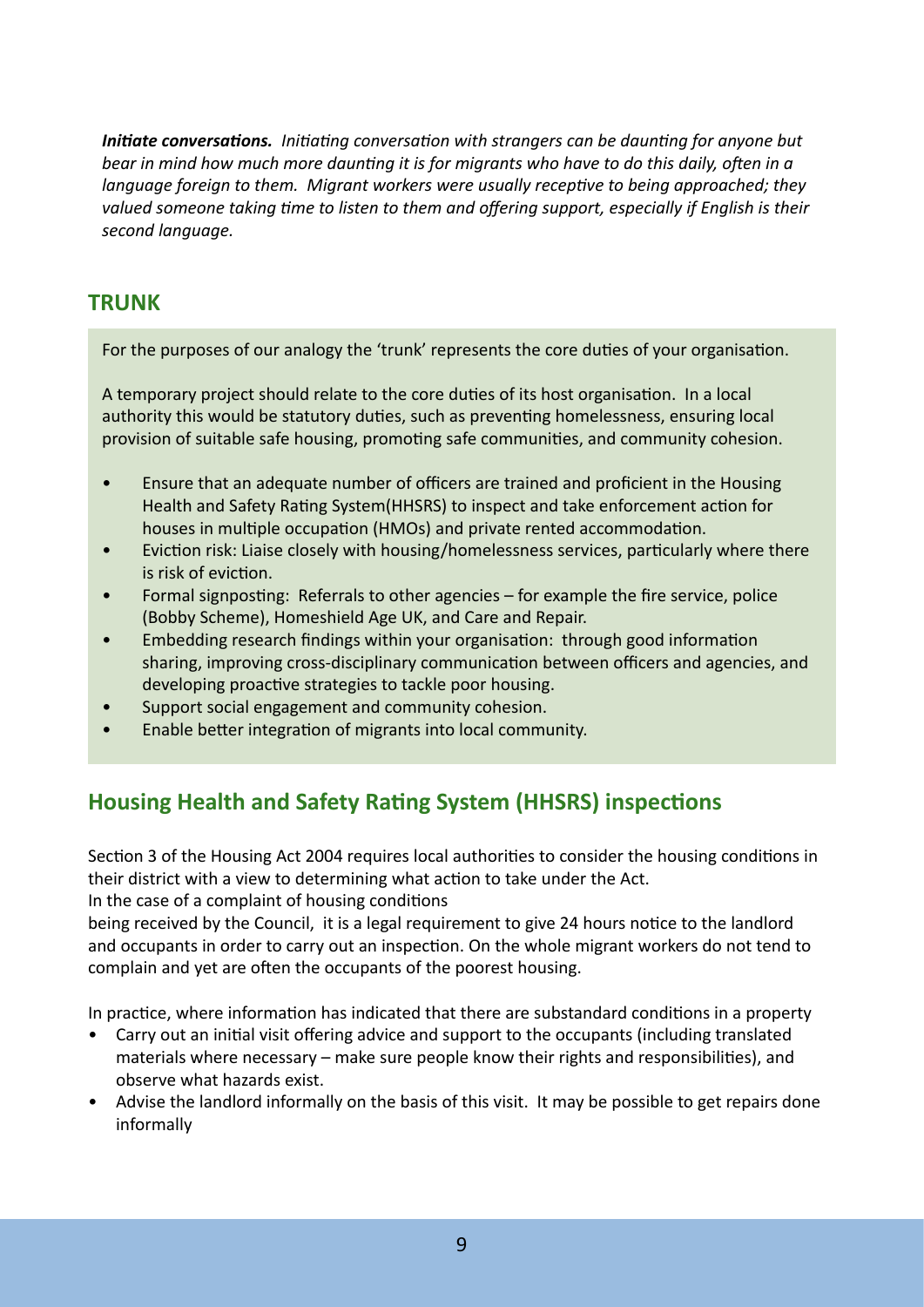- If not, follow up with an HHSRS inspection: give 24 hours notice to the landlord and occupants informing them of your intended inspection (a phone call or email is sufficient as long as it is noted – this gives them the opportunity to respond). Legally all occupants where known should similarly be given 24 hours notice.
- Again, after an inspection a landlord may be co-operative negating the need for notices to be served.
- If not, continue with appropriate enforcement action in accordance with government guidance and the enforcement policy of your local authority.

#### **HMO inspections**

The Health and Safety Rating system would also be used for inspecting HMO's in general, with particular attention to the Fire Safety and Overcrowding and Space hazards. If immediate access is required, however, due to particular circumstances or a history of non-compliance, another tool is the HMO Management Regulations.

Under the HMO Management Regulations it is not necessary to give 24 hours notice for inspections. This allows for pro-active, on the spot, inspections of known or recognised HMO's of concern, ensuring that a property is inspected in its usual state, that good standards are being maintained and overcrowding is not occurring.

In terms of enforcement, this may be more straightforward in that a landlord or HMO manager either complies or does not comply with the law.

- Make sure that the hazard is dealt with. Rather than taking a punitive approach, give a noncompliant landlord a chance to comply, something they may be willing quickly to do when faced with potential prosecution! (Ensure that this is in line with the Authorities Enforcement Policy).
- Main hazards: overcrowding, electrical, carbon monoxide and fire.
- Work with other authorities to enforce standards: Health and Safety Executive (HSE) will deal with noncompliance on gas safety, the fire service will deal with non-compliance on fire issues in common parts of an HMO. Good partnership working helps facilitate dealing with the hazards.
- Tread carefully on overcrowding landlords may carry out 'kneejerk' evictions which may be illegal.
- Carry out joint inspections with commercial environmental health officers in restaurants with tied accommodation, and with the fire service in HMOs
- Different agencies have different remits and can inspect different areas. By working together, all areas can be inspected to support the safety of the occupants.

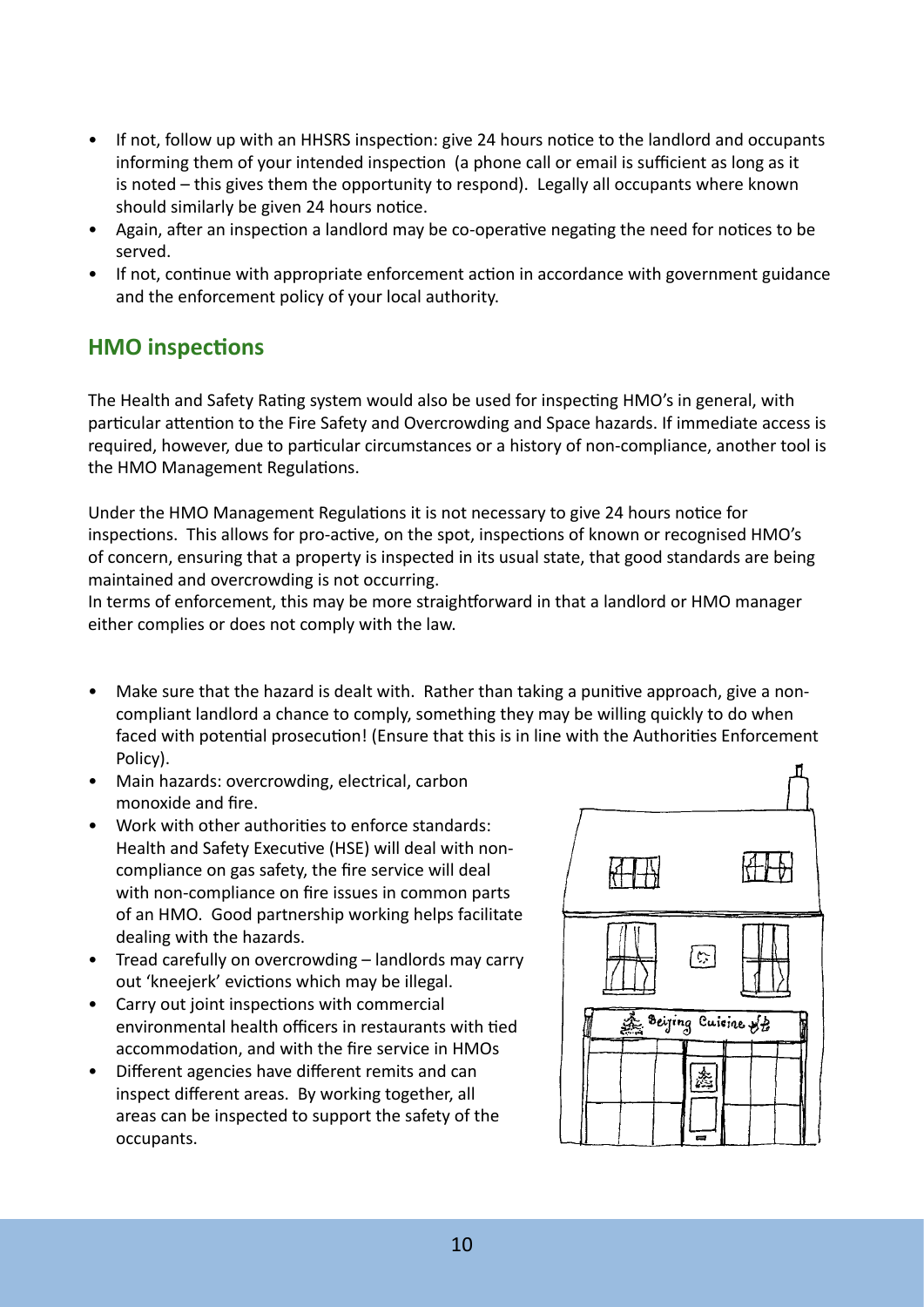#### **Proactive programme of inspections**

A proactive programme of inspections is preferable to relying on a complaints based system.

- This helps protect individual occupants, •
- Gives the opportunity for people to make informal, anonymous complaints •
- Gives officers access to see conditions in situations where complaints are highly unlikely, and for action to be taken.

However, proactive work often requires additional staff resources.

## **Landlord's Logbook**

A landlord's logbook consisting of advice and guidance, a check list for certificates, and risk assessments for electrical, gas and fire safety could encourage landlords to self regulate. This could be a positive 'offer' when building relationships with private rental sector landlords and would help separate out co-operative landlords from the worst offenders. The logbook could be routinely inspected by officers combined with informal spot checks on properties in areas of doubt and where landlords choose not use the logbook. This would focus the more time-consuming HHSRS inspections on the worst properties and least compliant landlords.

### **Evictions and vulnerability**

It is vital to work closely with housing and homelessness services when investigating a property, especially where there is overcrowding. It is also useful to get to know charities (including some churches and faith groups) that may help people who have 'no recourse to public funds'. Often a landlord's knee jerk reaction is to evict occupants at short notice.

- It is a legal requirement for landlords to give 2 months notice to tenants in private rented accommodation.
- In tied accommodation (HMO band G) the landlord has to give 'reasonable' notice, which in practice can be as little as 24 hours! These occupants are extremely vulnerable to homelessness, and are therefore the least likely to complain about conditions (both working and housing conditions).
- Depending on their nationality, if a migrant worker loses their job they may not be entitled to emergency housing or social security benefits and may lose their right to remain in the UK. Foreign nationals do not have the same safety net that UK citizens have.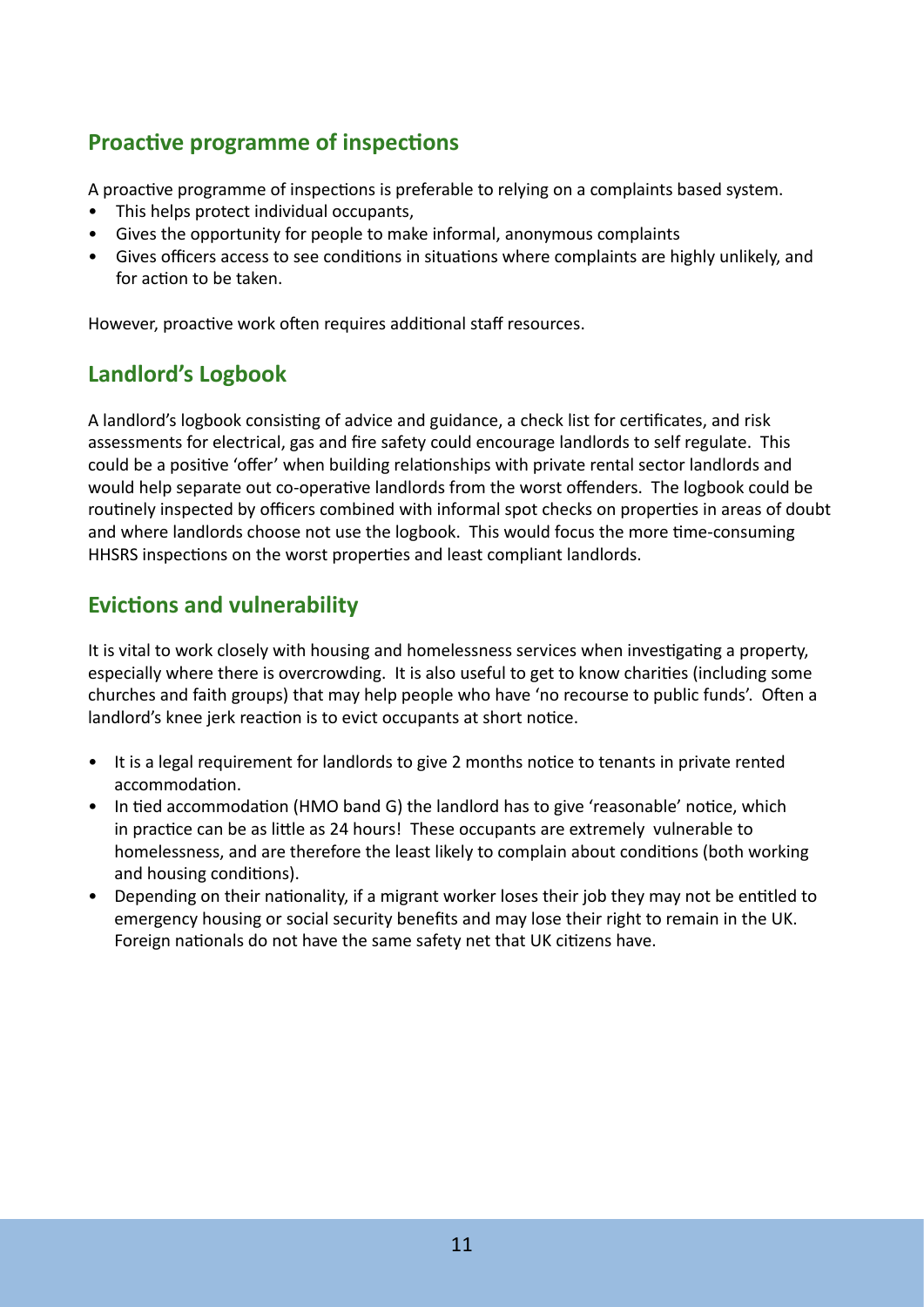#### **BRANCHES**

The 'branches' represent activities over and above the day to day running of your organisation but that support the core duties.

- Outreach
- Producing relevant information: 'Live Safe' leaflets', welcome packs (myUKinfo.com), improving online information for migrant worker tenants.
- Data: priority inspection list/ landlord list, partner contact list
- Sourcing any necessary resources to develop a landlord logbook and proactive inspections.
- Ely English Language (EEL) Cafe potential to grow new cafes, new language mentoring opportunities.
- Dissemination of project to other agencies and local authorities

Some branches break off or are pruned:

The idea of a tree growing allows for experimentation. Some things did not grow:

- Presentations, and housing surgeries at a major employer where times did not end up tallying with work patterns which fluctuated with the weather! •
- Conventional daytime market stall outreach –failed to attract any migrant worker visitors – quite likely they were working! •
- Similar surgeries and stalls were carried out at Sure Start childrens centres at times thought to fit in with migrant worker families without much success.
- Co-ordinating formal language classes run by volunteers. •

*Learning points: In general the simpler and less formal the idea the more successful it is.* 

#### **Outreach**

#### **Initial contact**:

Formal methods of outreach such as a display, or an advice surgery, which require migrant workers to make the approach seems doomed to failure. Less formal, proactive methods where the outreach officer makes the approach and initiates the conversation tended to work better for us.

#### **Location:**

Start where people are at. When a person is approached in a familiar environment they are usually more responsive. For example, door knocking at people's homes to talk to them about housing conditions; delivering information via ethnic food shops and cafes where recipients feel 'at home'.

#### **Developing contact:**

You can invite people in a comfortable way into a less familiar but safe environment for more organised activities. This has potential to develop integration into mainstream activities and community cohesion. Use key contacts to encourage others to participate – make use of word of mouth contacts and simple posters with translation if necessary.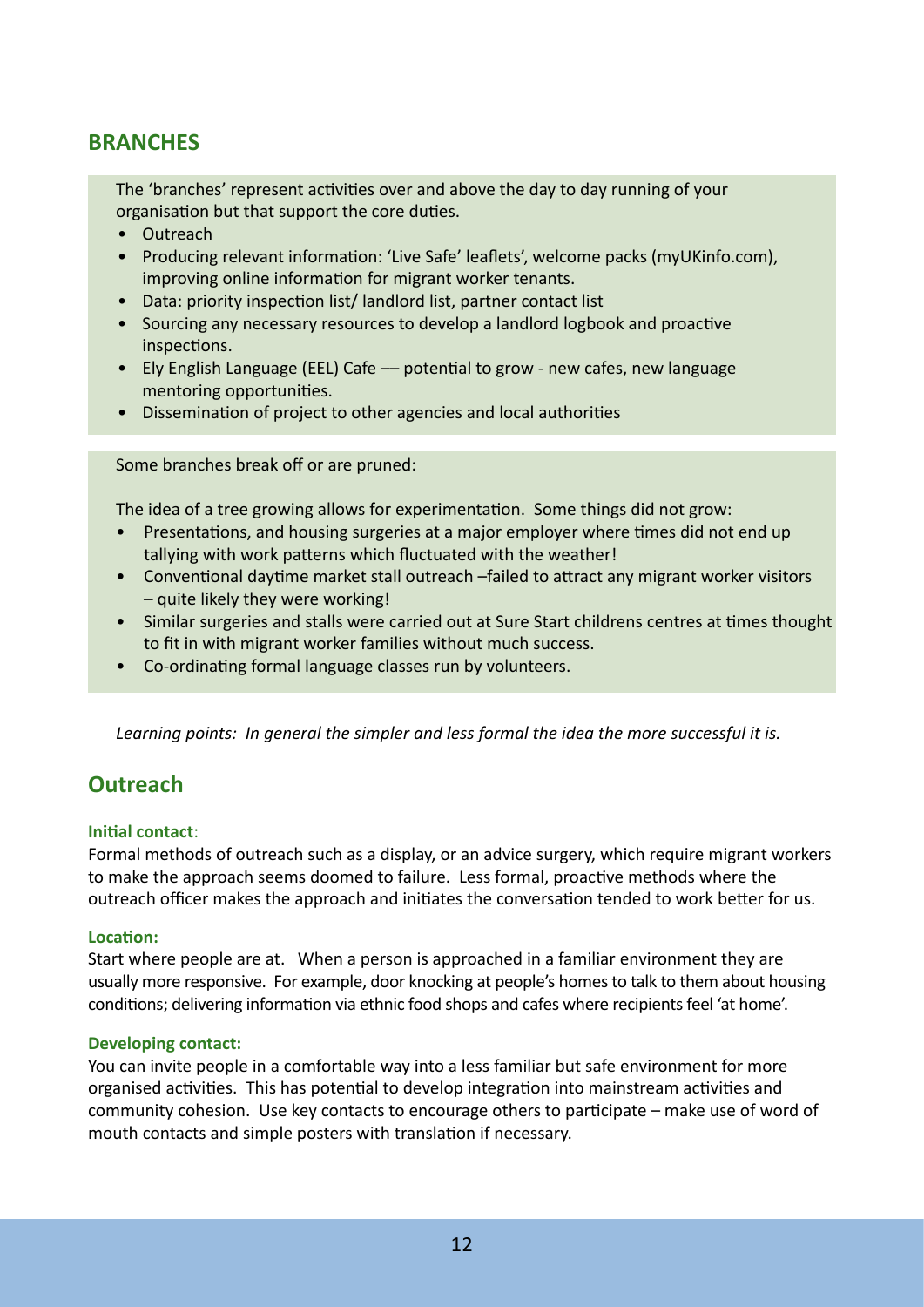Fig. 1

#### **When looking to rent:**

Get an Assured Shorthold Tenancy (AST) agreement. Ask your landlord for one. If you rent from someone who is not the landlord you have NO RIGHTS as a tenant.

Letting Agents may have additional charges. Ask for a complete list of charges throughout the tenancy, before renting a property through them.

For any advice on housing or if you are experiencing problems with your accommodation speak to someone at the council. Translation services are available.

**East Cambridgeshire District Council** The Grange, Nutholt Lane, Ely, Cambs CB7 4EE

**01353 665555**

**www.eastcambs.gov.uk** 

#### **Useful Numbers**

**Emergency** (ambulance, police, fire) 999

**Fire Service** (non emergency) www.cambsfire.gov.uk 01480 444666

**Police** (non emergency)<br>0345 4564564

**Open Out** (reporting race hate crime): www.openoutcambs.org 01223 823552

**NHS direct** (medical advice) www.nhsdirect.nhs.uk 0845 4647

**Citizens Advice Bureau**  www.adviceguide.org.uk

October 2010



East Cambridgeshire District Council

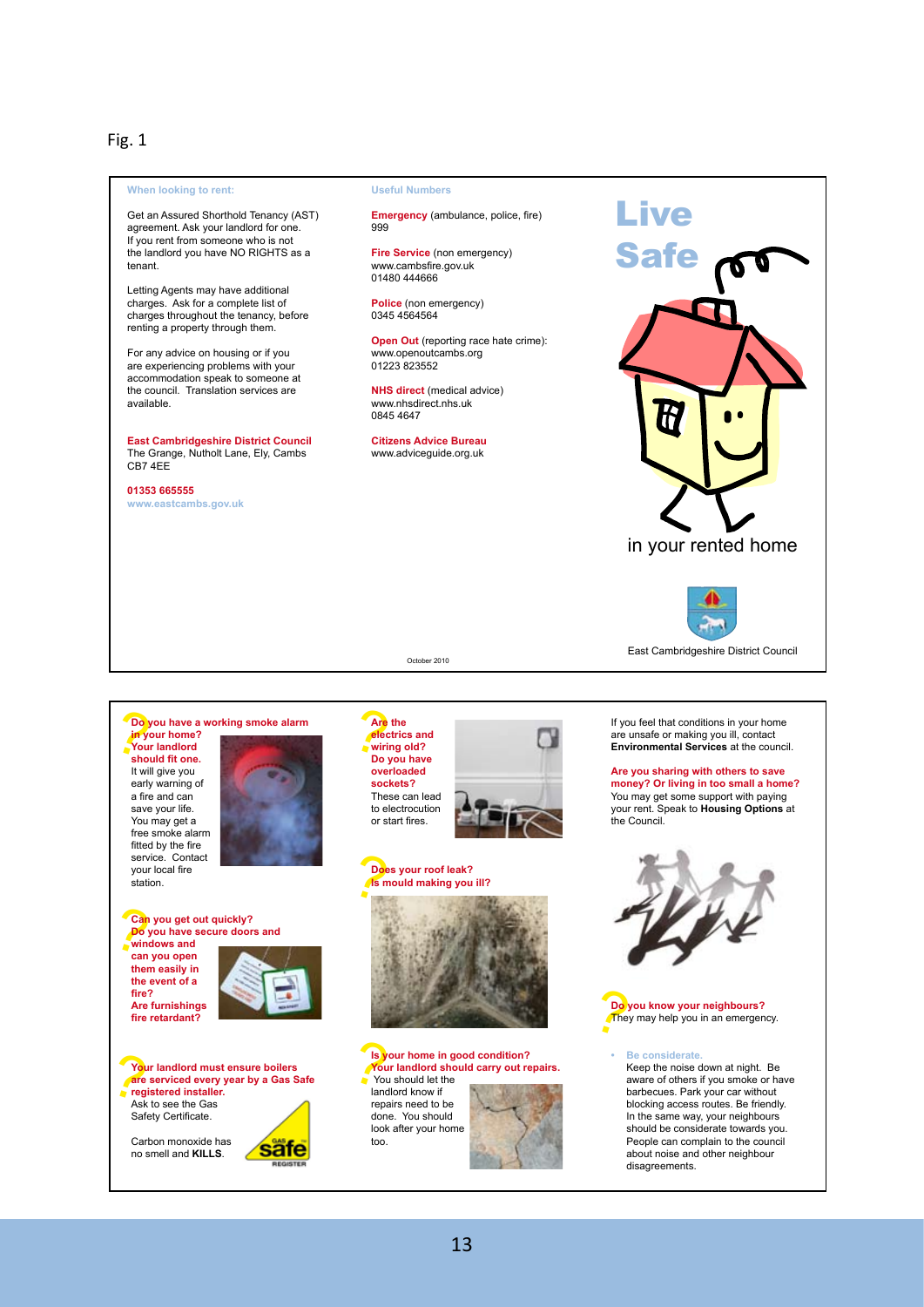### **Producing useful information**

The longevity of a short term project is secured partly by leaving useful information for others.

- Provide advice leaflets aimed at migrant worker tenants. (For example, see fig. 1 on page 13) Ensure leaflets are visual with minimal text, making the information more accessible to speakers of English as a second language, and cheaper to translate. (It has the added benefit of being more accessible to people with low levels of literacy). Put a date on the leaflet to assist with reviewing outdated information.
- Make use of existing information and provide translations where necessary to suit local needs •

#### **Data**

Through your research compile:

- a priority inspection list of vulnerable housing
- a migrant worker HMO list
- a landlord list
- partner contact lists •

These will support an ongoing review of private sector housing within your team and help to inform future initiatives with engaging with and supporting tenants and landlords.

#### **Setting up an English Language Cafe**

An example of successful low-level organisation is the EEL cafe, an informal club that meets in a local community cafe consisting of mentors and learners of English (initially set up as part of the MIF project in June 2011). In the early stages posters were circulated to announce the start of the club, inviting mentors and attendees. People have come and gone but the club continues to meet with a group of around 16 (usually 1:1 English and non English speakers). The success of the group is due to the two parties benefiting equally from the exchange. Mentors are made of up retired people, job



seekers, stay-at-home parents and the club gives them a chance to meet others and share their skills. For language learners the club gives them the opportunity to practise their English in a friendly setting with one-to-one support, for the cost of a coffee!

The cafe idea is small scale and will not teach large numbers to speak English fast but it is simple and sustainable and easily replicated.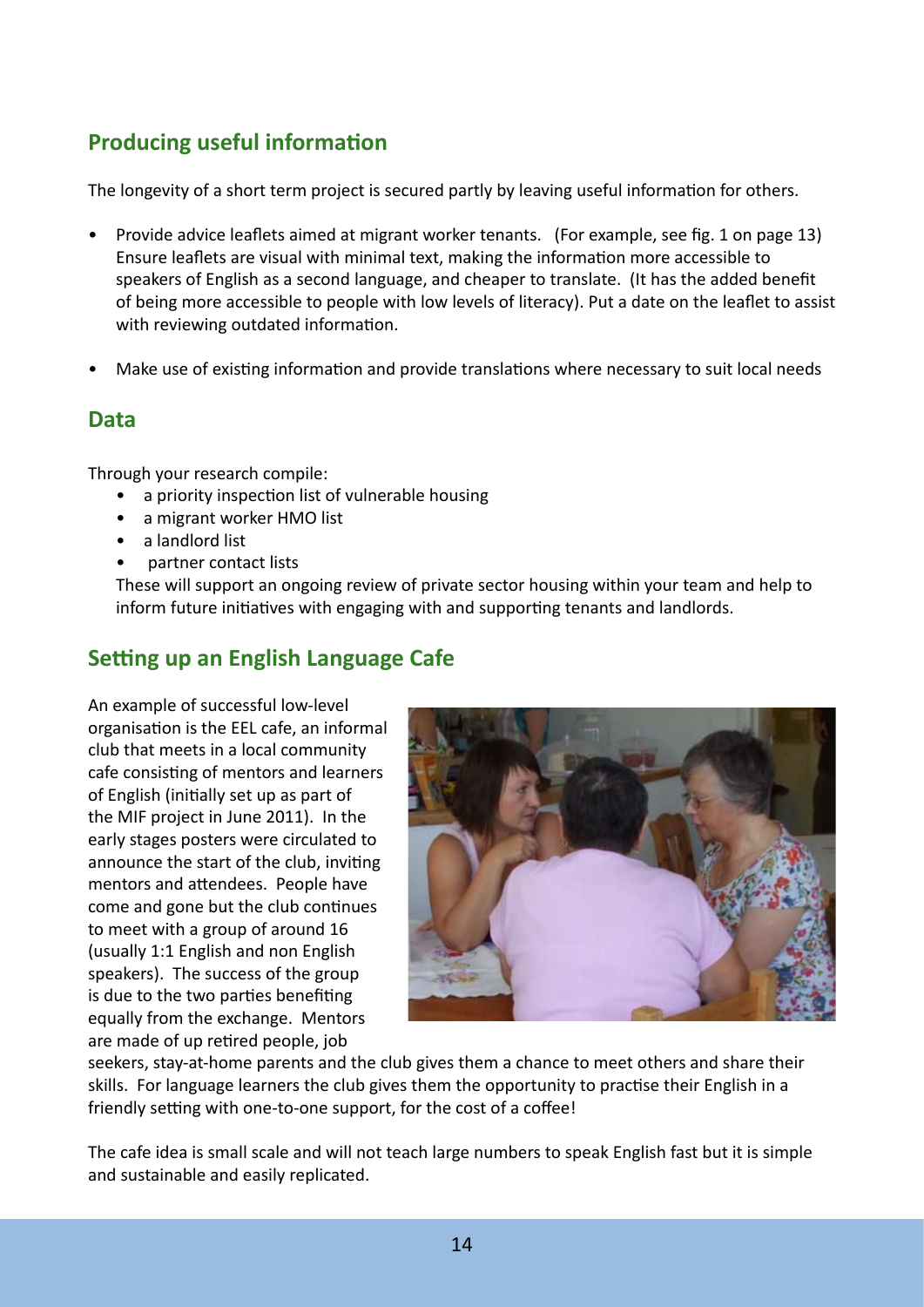An attempt to run a pilot scheme for more formal classes led by volunteers did not get off the ground, largely because the mentors preferred the informality of the 'cafe' environment.

On the surface an English language cafe seems to have little to do with housing conditions. However, supporting language learning helps to empower people. In the cafe setting mentors have supported learners with how get help regarding their housing, applying for jobs, explaining what to say if they have to ring 999, giving tours of the local library and so on. Mentors and attendees have formed friendships, helping to build confidence and break down barriers between language groups. <sup>3</sup>

## **SUMMARY**

This project was carried out in a largely rural district and the application of this methodology may be suited to similar areas but it has not been tried and tested in larger conurbations.

In East Cambridgeshire the Migration Impacts Fund enabled the additional staff resources necessary for this project. In an ideal world would be good practice to have sufficient staff in local authority to carry out proactive inspections and social engagement, combating exploitation, empowering people in the community and improving community cohesion! The base line is simply to respond to complaints.

The tree model is a less linear way of conceiving a project. The initial groundwork – **roots** - help to locate your organisation's existing work deeper in the community- in this case migrant worker communities- by listening and responding to real people and not just statistics and assumptions. Strong broad networks and relationships strengthen your team and your organisation. The **trunk** represents your organisation and its core duties which will remain at the end of a temporary project. Activities relating specifically to the temporary project are the **branches** which remain connected to the organisation and its core duties. Some branches may snap off or be pruned after time, but some will go on and continue to grow. The outcomes of the branch activities should feed the ongoing work of the organisation, similarly the networks at its roots should continue to develop and grow. It should sow seeds that continue to grow long after the project has ended.

<sup>&</sup>lt;sup>3</sup> "[S]ocial network interventions can attempt to create benign social viruses, through which small interventions seek to create major impacts." Connected Communities: how social networks power and sustain the Big Society, Powson, Broome, Jones, RSA 2010